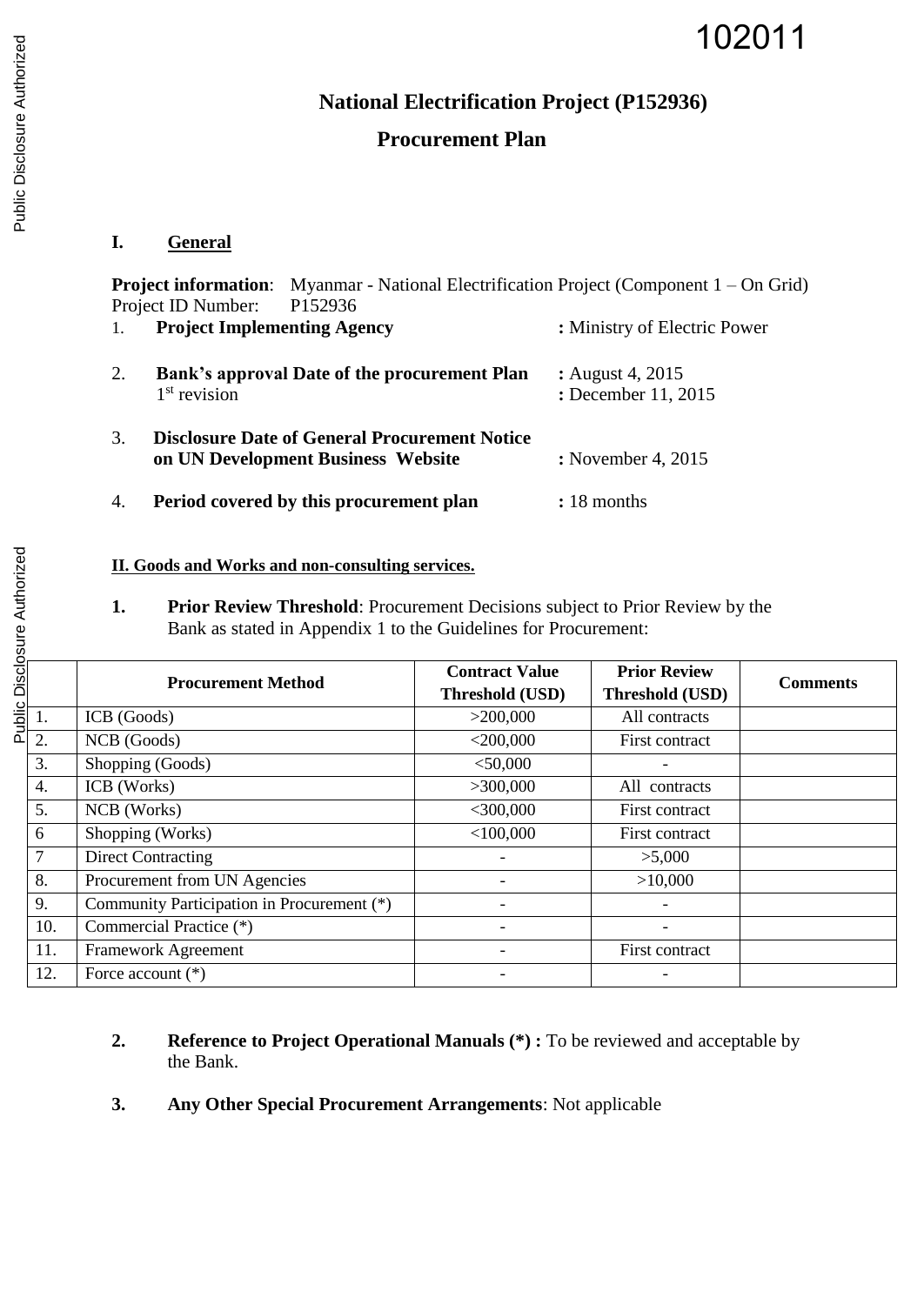| Ref. No. | <b>Contract (Description)</b>                                                                                                                                                                                       | Procurement<br><b>Method</b> | Pre-<br>qualification<br>(yes/no) | <b>Domestic</b><br><b>Preference</b><br>(yes/no) | <b>Review by</b><br><b>Bank (Prior /</b><br>Post) | <b>Expected Bid-</b><br><b>Opening Date</b> | <b>Remarks</b> |
|----------|---------------------------------------------------------------------------------------------------------------------------------------------------------------------------------------------------------------------|------------------------------|-----------------------------------|--------------------------------------------------|---------------------------------------------------|---------------------------------------------|----------------|
| $C1-G1$  | <b>Distribution Transformers</b>                                                                                                                                                                                    | <b>ICB</b>                   | N <sub>o</sub>                    | Yes                                              | Prior                                             | Mar 2016                                    | 10 lots        |
| $C1-G2$  | <b>Concrete Poles</b>                                                                                                                                                                                               | <b>ICB</b>                   | N <sub>o</sub>                    | Yes                                              | Prior                                             | Mar 2016                                    | 10 lots        |
| $C1-G3$  | <b>Steel Poles</b>                                                                                                                                                                                                  | <b>ICB</b>                   | N <sub>o</sub>                    | Yes                                              | Prior                                             | Mar 2016                                    | 10 lots        |
| $C1-G4$  | Medium Voltage Conductor & Low<br>Voltage Cable                                                                                                                                                                     | <b>ICB</b>                   | N <sub>o</sub>                    | Yes                                              | Prior                                             | Mar 2016                                    | 10lots         |
| $C1-G5$  | <b>Insulator and Related Fitting</b>                                                                                                                                                                                | <b>ICB</b>                   | No                                | Yes                                              | Prior                                             | Mar 2016                                    | 10 lots        |
| $C1-G6$  | Surge Arrester , Fuse and<br><b>Transformer Accessories</b>                                                                                                                                                         | <b>ICB</b>                   | No                                | Yes                                              | Prior                                             | Mar 2016                                    | 7 lots         |
| $C1-G7$  | Channel-, Angle for Line-&<br>Transformer and other accessories<br>for Lines                                                                                                                                        | <b>ICB</b>                   | No                                | Yes                                              | Prior                                             | Mar 2016                                    | 7 lots         |
| $C1-G8$  | For Union PMOs<br>- Office Equipment<br>(Computer, scanner,<br>Printer ,etc)<br>- IT Equipment<br>(Phones, Tablet,<br>MIS Sever)<br>- Air Conditioner &<br>Water Cooler<br>- Office Furniture<br>(Desk, Chair, etc) | Shopping                     | N <sub>o</sub>                    | N <sub>o</sub>                                   | Prior(First<br>Contract)                          | Dec 2015                                    |                |
| $C1-G9$  | For Local PMOs<br>- Office equipment<br>(Computers)<br>- IT Equipment<br>(Satellite for Internet)                                                                                                                   | Shopping                     | N <sub>o</sub>                    | N <sub>o</sub>                                   | Post                                              | May 2016                                    |                |
| $C1-G10$ | <b>Vehicles for PMOs</b><br>Head Office PMO and Local PMOs                                                                                                                                                          | <b>NCB</b>                   | No                                | N <sub>o</sub>                                   | Prior                                             | May 2016                                    | 2 lots         |

**Table P1-2: Procurement packages with methods and time schedule - Component 1 Grid Extension**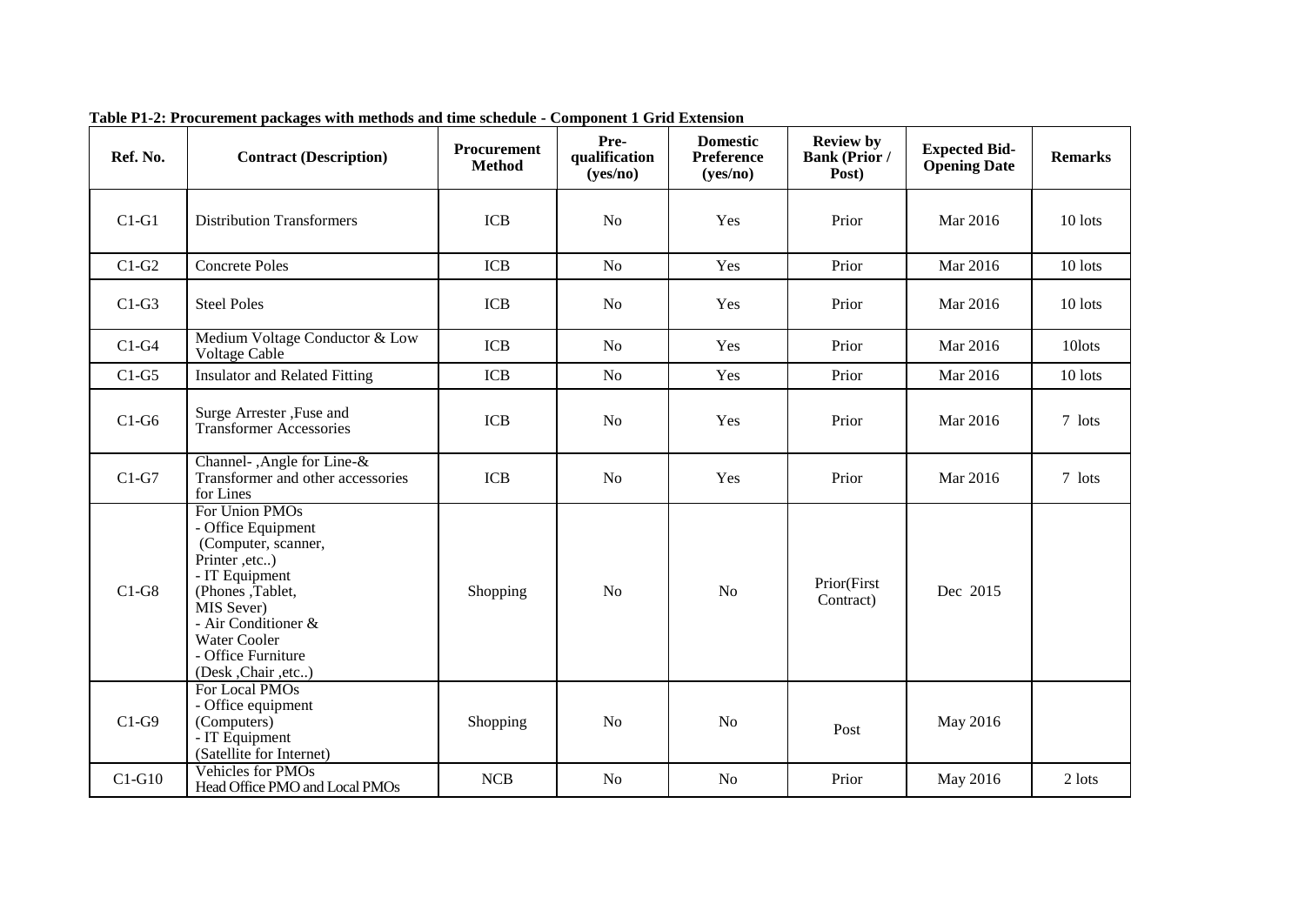#### **III. Selection of Consultants**

**1. Prior Review Threshold**: Selection decisions subject to Prior Review by Bank as stated in Appendix 1 to the Guidelines Selection and Employment of Consultants:

|    | <b>Selection Method</b>    | <b>Prior Review Threshold</b>                                                             | <b>Method Threshold</b> |
|----|----------------------------|-------------------------------------------------------------------------------------------|-------------------------|
| 1. | QCBS/QBS Methods (Firms)   | Over \$100,000                                                                            | Over \$300,000          |
| 2. | COS Methods (Firms)        | 1 <sup>st</sup> contract and all over<br>\$100,000                                        | $<$ \$300,000           |
| 3. | Single Source (Firms)      | All over \$10,000                                                                         |                         |
| 4. | Individual Consultant (IC) | 1 <sup>st</sup> contract; SSS contract<br>over $$10,000$ ; and all<br>fiduciary positions |                         |

- **2. Short list comprising entirely of national consultants**: Short list of consultants for services, estimated to cost less than \$100,000 equivalent per contract, may comprise entirely of national consultants in accordance with the provisions of paragraph 2.7 of the Consultant Guidelines.
- **3. Any Other Special Selection Arrangements:** No special selection arrangements are planned for the Project.
- **4. Consultancy Assignments with Selection Methods and Time Schedule**